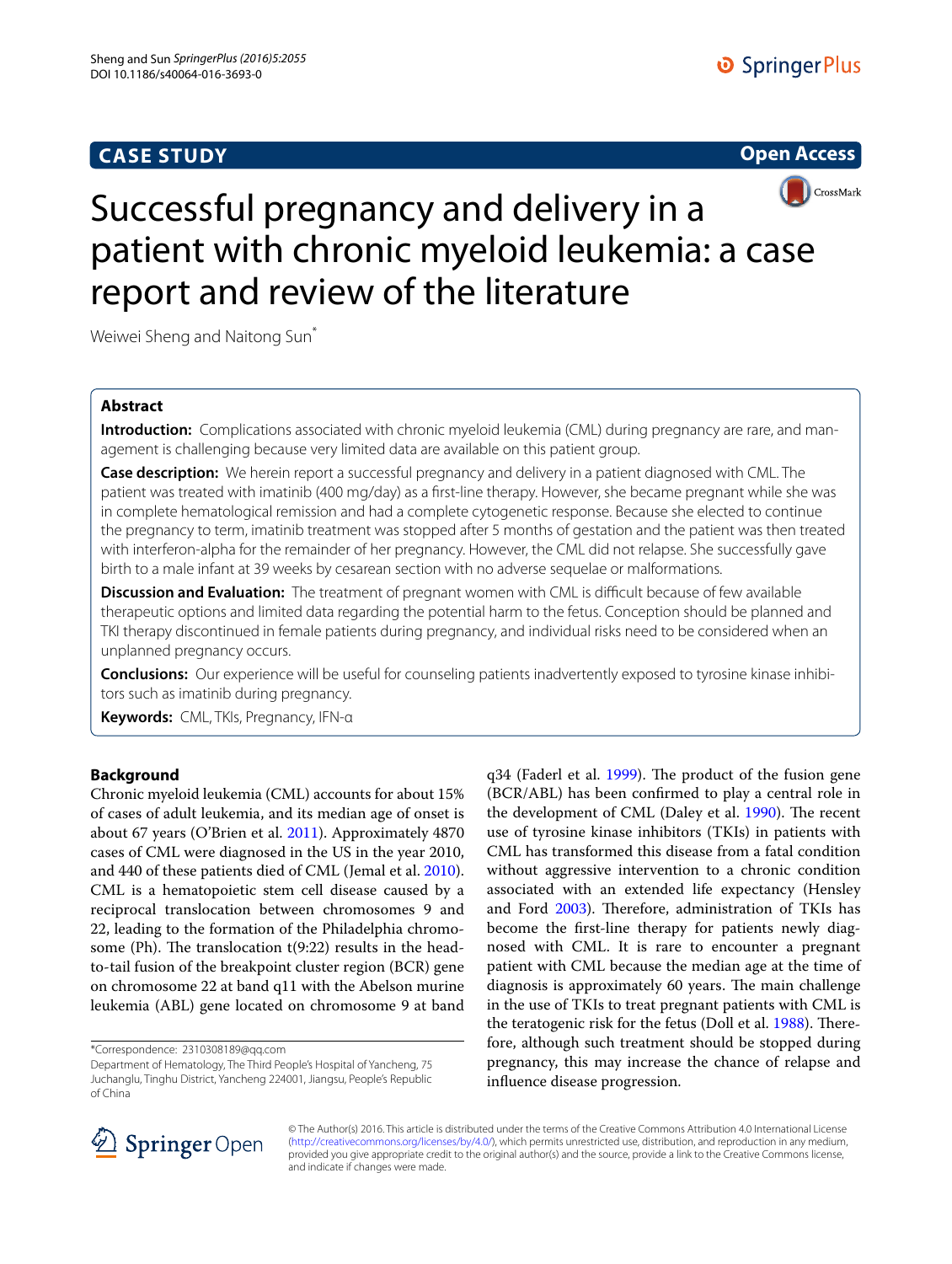#### **Case presentation**

In June 2003, a 22-year-old woman was diagnosed with a  $Ph + karyotype$  and chronic CML. Her physical examination results were normal upon hospital admission. Her peripheral blood test results were as follows: white blood cell count of  $227 \times 10^9$ /L with 2% blasts, 20% myelocytes, 10% metamyelocytes, 12% bands, 53% neutrophils, and 3% lymphocytes; hemoglobin concentration of 79 g/L; and platelet count of  $201 \times 10^9$ /L. Renal and liver test results were normal. The diagnosis of CML was confirmed based on detection of BCR/ABL mRNA transcripts and chromosome banding, which revealed a 46, XY, t(9;22) karyotype. She was first treated with hydroxyurea (2 g/day) and obtained a complete hematologic response (CHR) with no cytogenetic response within 6 months. After 6 months, she was presented to FUNDALEU hospital and began treatment with imatinib (400 mg/day) as a first-line treatment with good tolerance and adherence to the medication. She obtained a major molecular response (MMR) in 12 months. Polymerase chain reaction (PCR) amplification for the BCR/ ABL sequence was checked every 6 months to confirm the persistence of the MMR. Although the patient had been advised to use effective methods of contraception during therapy, she reported having had amenorrhea for 2 months in July 2006. Ultrasonography revealed pregnancy at 5 weeks of gestation. Although no data were available to us regarding stopping TKI treatment during pregnancy, after being informed of the possible risks, the patient and her relatives chose to continue imatinib therapy during the first 5 months of gestation. At that point, the imatinib treatment was stopped and the patient was treated with interferon-alpha (IFN-α) at 3 million IU twice a week throughout the remaining pregnancy. All follow-up ultrasound scans during the course of the pregnancy were unremarkable. During pregnancy, the patient maintained the CHR (white blood cell count of <10  $\times$  10<sup>9</sup>/L without splenomegaly); karyotyping and molecular detection were not performed. On 14 February 2007, the patient delivered a healthy male infant at gestational week 39 via cesarean section. The infant weighed 3.2 kg with an Apgar score of 9 at 10 min. Moreover, the child was healthy and developed normally without any evidence of congenital malformations. Two months after delivery, the patient's peripheral blood counts, mRNA transcripts of BCR/ABL by qualitative PCR, and karyotype were normal. Imatinib treatment (400 mg/day) was restarted to prevent the recurrence of CML. During the next 8 years of follow-up (until the time of this writing), the patient has been adherent to the imatinib therapy and has maintained the CHR and MMR. The child was breast-fed for 1 month, remained healthy, and developed normally without any evidence of congenital

malformations. The child's peripheral blood tests and BCR/ABL mRNA transcripts were assessed every 3 years and showed normal results.

This study was approved by the Ethics Committee of the Third People's Hospital of Yancheng. Informed written consent was obtained from the patient in accordance with the Declaration of Helsinki.

#### **Discussion**

During the past decade, the clinical view of CML has changed dramatically to a disease requiring lifelong medication that provides substantial disease control, relatively few adverse effects, and nearly normal lifestyles for most patients. In 2001, the first TKI used for the frontline treatment of CML, imatinib, was introduced into the US market, offering durable remission in up to 70% of patients. Dasatinib and nilotinib quickly followed as second-generation TKIs with additional targets.

In general, malignancy during pregnancy is a unique challenge for medical oncologists. When a woman becomes pregnant during chemotherapy or radiotherapy, most cytotoxic agents and radiotherapy have many potential adverse side effects on the fetus (Buekers and Lallas [1998](#page-3-5); Zuazu et al. [1991](#page-4-1)). In addition, many physiological changes that occur during pregnancy (such as an increased plasma volume, a third space created by amniotic fluid, hepatic oxidation, and alterations in renal clearance) can affect drug distribution, metabolism, and excretion (Weisz et al. [2004](#page-4-2); Cardonick et al. [2010](#page-3-6)). Moreover, chemotherapy reportedly inhibited the migration and proliferation of trophoblasts in first trimester human placental explants, which might partially explain the lower birth weights of infants whose mothers received chemotherapy (Matalon et al. [2005](#page-4-3)).

Overall, malignant diseases are diagnosed in 0.1% of all pregnancies (Slade and James [1991;](#page-4-4) Rothman et al. [1973](#page-4-5)). The incidence of leukemia during pregnancy is approximately 1 in 75,000–100,000 pregnancies (Litchtman [1995](#page-3-7)), most cases of which are acute myeloid leukemia or acute lymphoblastic leukemia. Treatment of CML during pregnancy is difficult because of limited available therapeutic options and the paucity of data regarding potential harm to the fetus. No therapy offered to pregnant women is both completely safe and effective; thus, clinicians are faced with the challenge of balancing the safety of the mother while treating her cancer against the safety of the unborn baby. Termination of pregnancy is considered a safe option for the mother in the first trimester but was not desired in the present case. Because some women with CML are of childbearing age, they often raise issues relating to pregnancy. Therefore, management of the pregnancy should begin from the time of diagnosis of CML, and such patients should be informed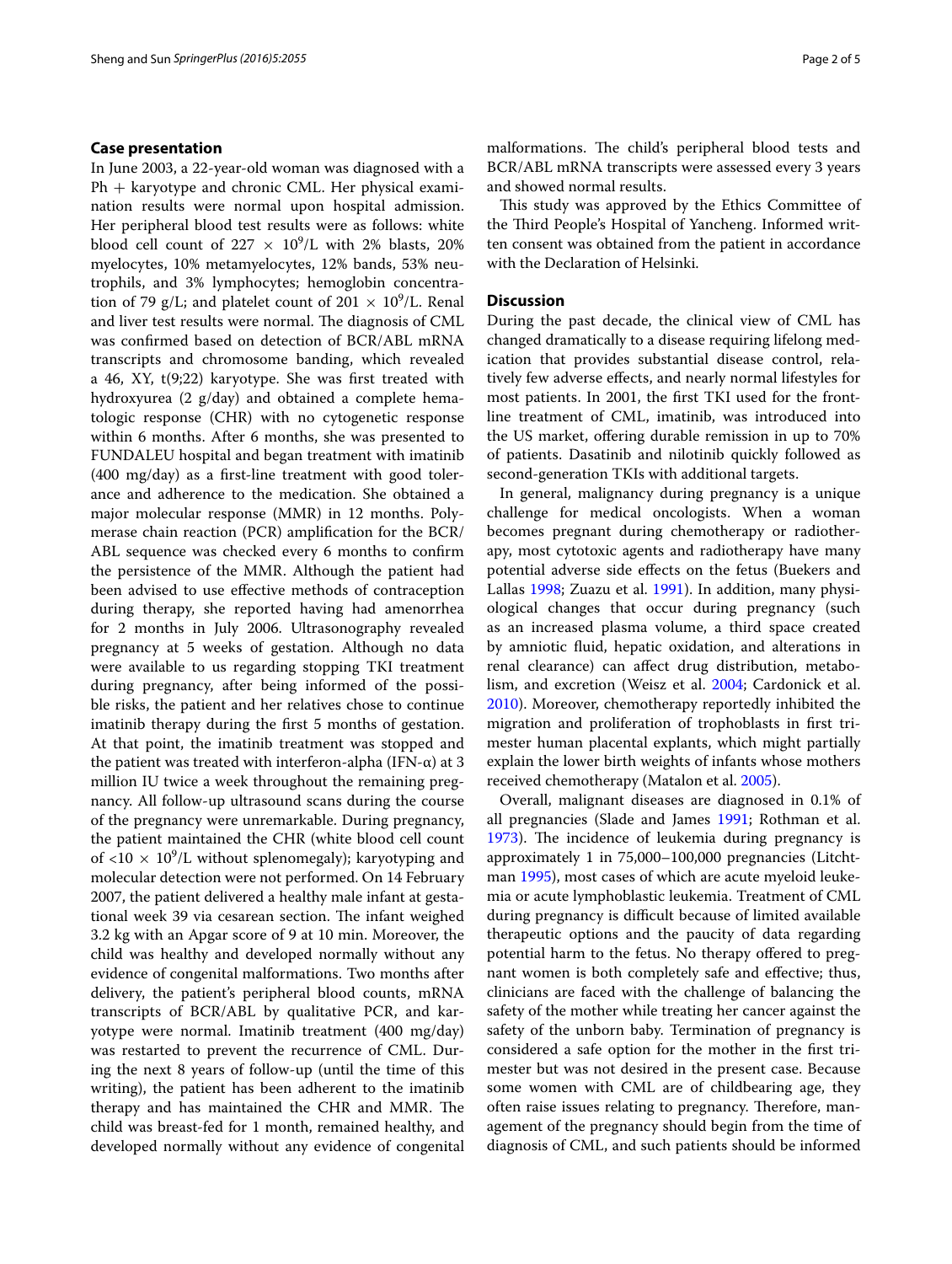of the risks of therapy during pregnancy (Baccarani et al. [2013](#page-3-8)). At the time of our experience (July 2006), very limited data were available regarding the treatment of women who conceive while undergoing TKI therapy. In March 2006, Ault et al. [\(2006](#page-3-9)) reported that three women treated with imatinib had normal pregnancies. The first systematic review of imatinib treatment during pregnancy was reported by Pye et al. [\(2008\)](#page-4-6), who collected information on 180 women exposed to imatinib during pregnancy among different institutions. The data showed that although most pregnancies in women exposed to imatinib had a successful outcome, exposure was still associated with a risk of serious fetal malformations. Because imatinib inhibits both tyrosine kinases and BCR/ABL expression, it is conceivable that congenital abnormalities might result from the inhibition of members of this extensive enzyme family. Russell et al. ([2007](#page-4-7)) described two pregnancies in women exposed to imatinib during the third trimester. Imatinib was found to be present at high concentrations in the maternal blood and placenta; however, minimal or no drug was detected in the cord blood, suggesting that imatinib and its active metabolite cross the mature placenta only poorly. Since then, many similar cases have been reported, and patients treated with newer TKIs during pregnancy have also been recently described. One patient treated with nilotinib at 400 mg/day until 7.4 weeks of pregnancy delivered an infant with no identified congenital malformations, and the infant had normal development upon follow-up (Conchon et al. [2009](#page-3-10)). Based on clinical trials and animal experiments, Cortes et al. [\(2015\)](#page-3-11) reported no apparent risk in the offspring of a small sample of dasatinib-treated men. However, in women treated with dasatinib, risks to the fetus were present in the form of skeletal malformations and detrimental pharmacological effects.

A pregnancy should only be planned after the milestone of a stable complete cytogenetic response or better has been reached from at least 18–24 weeks of gestation. Ultrasonography and planned conception are highly recommended. Therapy should be stopped immediately before or immediately after conception. All TKIs must be avoided during the organogenesis phase (postmenstrual days 31–71, gestational weeks 5–13). PCR detection must be carried out each month or every 2 months to follow the transcript, depending on the molecular biology results (Santorsola and Abruzzese [2015](#page-4-8)).

If a cytogenetic or hematologic relapse occurs during pregnancy without therapy, the patient should be evaluated on an individual basis with respect to the rapidity of the relapse, the patient's clinical history, and especially the pregnancy status (weeks of gestation). If necessary, considering the low degree of passage of imatinib and nilotinib into the fetal compartment, imatinib and nilotinib therapy can be considered after the placenta has formed and organogenesis has been completed (Webb and Jafta [2012](#page-4-9)), while dasatinib therapy should be avoided throughout pregnancy because it can pass to the placenta (Berveiller et al. [2012\)](#page-3-12). Importantly, there is not enough evidence to support this hypothesis, and the use of any TKI at any stage of pregnancy is prohibited according to the manufacturers' instructions. The risk of using a TKI, even in the third trimester, should be fully discussed with the patient and their partner and might only be justified if the woman is experiencing progression to an advanced phase of CML. In the present case, although the patient conceived accidently and was treated with imatinib for the first 5 months of gestation, the child was closely monitored for more than 8 years and no side effects or abnormal development were found. However, we still believe that effective contraception and planned pregnancy should be suggested during treatment with imatinib. The mother and child in this case are continuing to undergo follow-up.

The use of IFN- $\alpha$  could be an option when stopping TKI therapy in women with a suboptimal response. The maternal IFN-α concentration during pregnancy should be safe for the fetus, and IFN therapy during pregnancy could have the same outcomes as in nonpregnant women (Pons et al. [1995](#page-4-10)). IFN- $\alpha$  treatment does not significantly increase the risk of major malformations, miscarriage, stillbirth, or preterm delivery above that in the general population (Brojeni et al. [2012](#page-3-13)). Therefore, treatment with IFN-α during medium-term and terminal gestation in pregnant women with CML is considered safe. IFN- $\alpha$ inhibits cell proliferation through its effects on protein synthesis and RNA breakdown and possibly by immunomodulation. Because of its high molecular weight (19 kDa), it does not cross the placental barrier. However, IFN-α does not inhibit DNA synthesis (Baer et al. [1992](#page-3-14)). Mutagenicity and teratogenicity have not been observed in animal studies of this agent (Mubarak et al. [2002\)](#page-4-11). Several case reports of IFN-α treatment during pregnancy in women with CML have been published, and no congenital abnormalities in their infants have been reported (Regierer et al. [2006;](#page-4-12) Al Bahar et al. [2004](#page-3-15)). Based on our experience, IFN- $\alpha$  therapy appears to be safe in the second and third trimesters of pregnancy. However, whether to use a TKI or IFN-α in the first trimester was difficult to decide because imatinib therapy is not absolutely safe for the fetus (Palani et al. [2015\)](#page-4-13). In this case, when we became aware that imatinib therapy might adversely affect the fetus, IFN- $\alpha$  at 3 million IU twice a week was used throughout the remaining pregnancy. The reassuring follow-up findings during the past 8 years have suggested a good outcome for this treatment.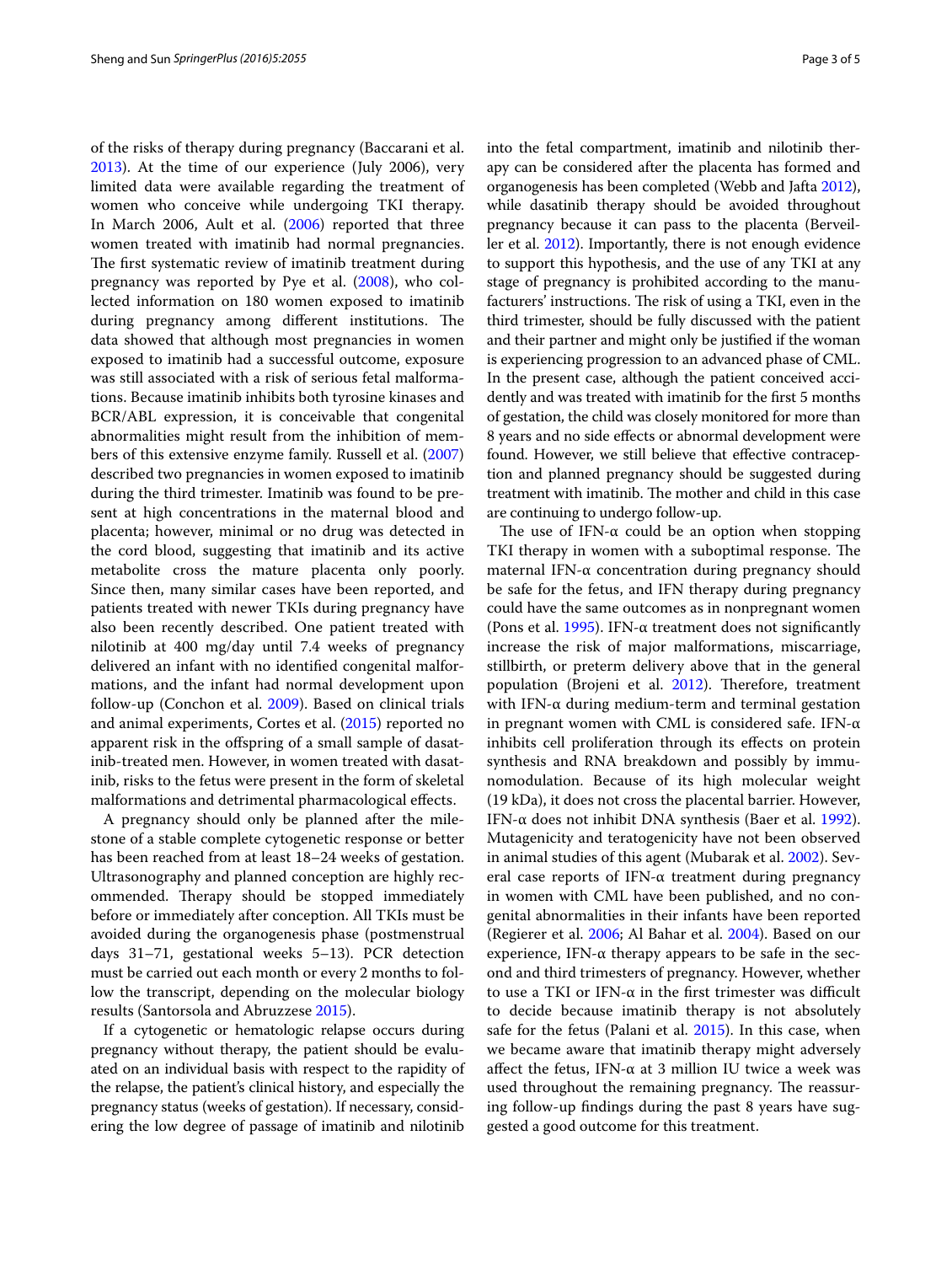The latest progress in CML treatment has significantly improved survival and provides most patients with a durable MMR and quality of life. However, the management of CML during pregnancy remains a clinical challenge. We cannot deny that imatinib therapy during pregnancy is associated with an increased risk of spontaneous abortions and serious congenital malformations. Abruzzese et al. ([2016](#page-3-16)) recently presented a complete review on the subject; they suggested that treatment with TKIs has no limitations in male patients trying to conceive, while effective contraception should be encouraged in all female patients because of the risk of fetal complications associated with drug exposure. Conception should be planned and TKI therapy discontinued in female patients during pregnancy, and individual risks need to be considered when an unplanned pregnancy occurs. Women of childbearing age should be advised to apply effective contraceptive measures to avoid conceiving during treatment with TKIs. Women wishing to discontinue treatment to conceive should be counseled and advised of the risk of an adverse response or relapse even if they have achieved a profound and lasting MMR. Molecular monitoring should be carried out at regular intervals throughout pregnancy and consideration given to introducing IFN-α if there is any increase in the tumor load. Overall, our experience will be useful in counseling patients inadvertently exposed to TKIs during pregnancy. The first international register of pregnancy outcomes including details regarding the treatment type (imatinib, other TKIs, and drugs) has been established by the European Leukemia Network. We hope that the treatment of women with CML of childbearing age will be increasingly standardized.

## **Conclusions**

Although the treatment of CML during pregnancy poses a significant challenge for physicians, and although this particular experience was limited to a single patient, the successful outcome in the present case suggests that the management of pregnancy in patients undergoing treatment with TKIs should be individualized and based on a balance between the relative risks and benefits to the patient and fetus.

#### **Abbreviations**

ABL: Abelson murine leukemia; BCR: breakpoint cluster region; CHR: complete hematologic response; CML: chronic myeloid leukemia; IFN-α: interferonalpha; MMR: major molecular response; PCR: polymerase chain reaction; Ph: Philadelphia chromosome; TKI: tyrosine kinase inhibitor.

#### **Authors' contributions**

NS designed the study, collected the data, and co-wrote the paper; WS collected the data and co-wrote the paper. Both authors read and approved the final manuscript.

#### **Competing interests**

The authors declare that they have no competing interests.

#### **Ethics approval and consent to participate**

All procedures performed in this study involving a human participant were in accordance with the ethical standards of the ethics research committee of the Third People's Hospital of Yancheng (Yancheng, China) and with the 1964 Helsinki declaration and its later amendments or similar ethical standards.

#### **Informed consent**

Informed consent was obtained from the patient included in the study.

Received: 27 October 2015 Accepted: 18 November 2016 Published online: 01 December 2016

#### **References**

- <span id="page-3-16"></span>Abruzzese E, Trawinska MM, de Fabritiis P, Baccarani M (2016) Management of pregnant chronic myeloid leukemia patients. Expert Rev Hematol 9(8):781–791. doi:[10.1080/17474086.2016.1205479](http://dx.doi.org/10.1080/17474086.2016.1205479)
- <span id="page-3-15"></span>Al Bahar S, Pandita R, Nath SV (2004) Pregnancy in chronic myeloid leukemia patients treated with alpha interferon. Int J Gynecol Obstet 85(3):281– 282. doi:[10.1016/j.ijgo.2003.11.014](http://dx.doi.org/10.1016/j.ijgo.2003.11.014)
- <span id="page-3-9"></span>Ault P, Kantarjian H, O'Brien S, Faderl S, Beran M, Rios MB et al (2006) Pregnancy among patients with chronic myeloid leukemia treated with imatinib. J Clin Oncol 24(7):1204–1208. doi:[10.1200/JCO.2005.04.6557](http://dx.doi.org/10.1200/JCO.2005.04.6557)
- <span id="page-3-8"></span>Baccarani M, Deininger MW, Rosti G, Hochhaus A, Soverini S, Apperley JF, Hjorth-Hansen H (2013) European LeukemiaNet recommendations for the management of chronic myeloid leukemia: 2013. Blood 122(6):872– 884. doi:[10.1182/blood-2013-05-501569](http://dx.doi.org/10.1182/blood-2013-05-501569)
- <span id="page-3-14"></span>Baer MR, Ozer H, Foon KA (1992) Interferon-α therapy during pregnancy in chronic myelogenous leukaemia and hairy cell leukaemia. Br J Haematol 81(2):167–169. doi:[10.1111/j.1365-2141.1992.tb08202.x](http://dx.doi.org/10.1111/j.1365-2141.1992.tb08202.x)
- <span id="page-3-12"></span>Berveiller P, Andreoli A, Mir O, Anselem O, Delezoide AL, Sauvageon H et al (2012) A dramatic fetal outcome following transplacental transfer of dasatinib. Anticancer Drugs 23(7):754–757. doi:[10.1097/](http://dx.doi.org/10.1097/CAD.0b013e328352a8fe) [CAD.0b013e328352a8fe](http://dx.doi.org/10.1097/CAD.0b013e328352a8fe)
- <span id="page-3-13"></span>Brojeni PY, Matok I, Bournissen FG, Koren G (2012) A systematic review of the fetal safety of interferon alpha. Reprod Toxicol 33(3):265–268. doi:[10.1016/j.reprotox.2011.11.003](http://dx.doi.org/10.1016/j.reprotox.2011.11.003)
- <span id="page-3-5"></span>Buekers TE, Lallas TA (1998) Chemotherapy in pregnancy. Obstet Gynecol Clin North Am 25(2):323–329. doi:[10.1016/S0889-8545\(05\)70007-3](http://dx.doi.org/10.1016/S0889-8545(05)70007-3)
- <span id="page-3-6"></span>Cardonick E, Usmani A, Ghaffar S (2010) Perinatal outcomes of a pregnancy complicated by cancer, including neonatal follow-up after in utero exposure to chemotherapy: results of an international registry. Am J Clin Oncol 33(3):221–228. doi[:10.1097/COC.0b013e3181a44ca9](http://dx.doi.org/10.1097/COC.0b013e3181a44ca9)
- <span id="page-3-10"></span>Conchon M, Sanabani SS, Bendit I, Santos FM, Serpa M, Dorliac-Llacer PE (2009) Two successful pregnancies in a woman with chronic myeloid leukemia exposed to nilotinib during the first trimester of her second pregnancy: case study. J Hematol Oncol 2(1):1. doi[:10.1186/1756-8722-2-42](http://dx.doi.org/10.1186/1756-8722-2-42)
- <span id="page-3-11"></span>Cortes JE, Abruzzese E, Chelysheva E, Guha M, Wallis N, Apperley JF (2015) The impact of dasatinib on pregnancy outcomes. Am J Hematol 90(12):1111– 1115. doi[:10.1002/ajh.24186](http://dx.doi.org/10.1002/ajh.24186)
- <span id="page-3-2"></span>Daley G, Van Etten R, Baltimore D (1990) Induction of chronic myelogenous leukemia in mice by the P210bcr/abl gene of the Philadelphia chromosome. Science 247(4944):824–830. doi[:10.1126/science.2406902](http://dx.doi.org/10.1126/science.2406902)
- <span id="page-3-4"></span>Doll DC, Ringenberg QS, Yarbro JW (1988) Management of cancer during pregnancy. Arch Intern Med 148(9):2058–2064. doi[:10.1001/archi](http://dx.doi.org/10.1001/archinte.1988.00380090118027) [nte.1988.00380090118027](http://dx.doi.org/10.1001/archinte.1988.00380090118027)
- <span id="page-3-1"></span>Faderl S, Talpaz M, Estrov Z, O'Brien S, Kurzrock R, Kantarjian HM (1999) The biology of chronic myeloid leukemia. N Engl J Med 341(3):164–172. doi:[10.1056/NEJM199907153410306](http://dx.doi.org/10.1056/NEJM199907153410306)
- <span id="page-3-3"></span>Hensley ML, Ford JM, Hensley ML, Ford JM (2003) Imatinib treatment: Specific issues related to safety, fertility, and pregnancy. Semin Hematol 40:21–25. doi:[10.1053/shem.2003.50038](http://dx.doi.org/10.1053/shem.2003.50038)
- <span id="page-3-0"></span>Jemal A, Siegel R, Xu J, Ward E (2010) Cancer statistics, 2010. CA Cancer J Clin 60(5):277–300
- <span id="page-3-7"></span>Litchtman MA (1995) Acute myelogenous leukemia. Williams Hematology, 5th edn. McGraw-Hill, New York, pp 272–98